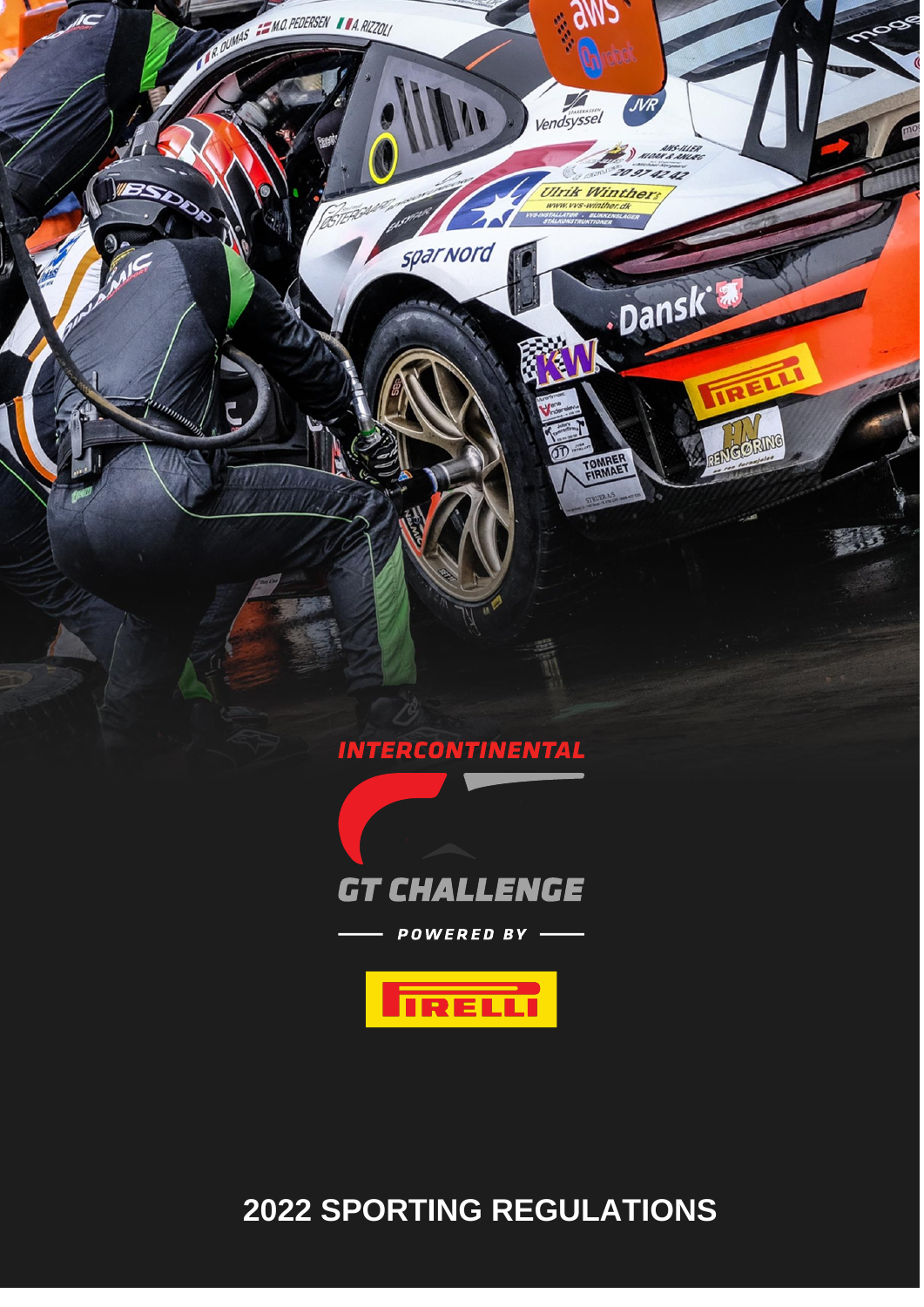

# INTERCONTINENTAL GT CHALLENGE POWERED BY PIRELLI SPORTING REGULATIONS 2022

# **FOREWORD**

The Intercontinental GT Challenge powered by Pirelli is governed by the FIA International Sporting Code and its appendices (hereinafter "the Code"), Appendix J to the Code, the International Series General Prescriptions and the present Sporting Regulations specific to the Challenge, as well as the latest regulations of each Competition which makes up the Challenge.

SRO Motorsports Group, the Promoter, will organise the Intercontinental GT Challenge powered by Pirelli (hereinafter "the Challenge") reserved for FIA-homologated Grand Touring cars.

The Challenge comprises one overall title for the Intercontinental GT Challenge powered by Pirelli powered by Pirelli Drivers, one overall title for the Intercontinental GT Challenge powered by Pirelli Manufacturers, one title for the Intercontinental GT Silver Challenge and one title for the Intercontinental GT Pro-Am Challenge.

Certain aspects relating to the application of the Challenge regulations have been entrusted to the SRO Sporting Board and SRO Technical Board, as defined in Appendix 3.

## **REGULATIONS**

- 1. The final text of these Sporting Regulations shall be the English version, which will be used should any dispute arise as to their interpretation. Headings in this document are for ease of reference only and do not form part of these Sporting Regulations.
- 2. These Sporting Regulations come into force on  $1<sup>st</sup>$  January 2022 and replace all previous Sporting Regulations regarding the Challenge.

## **GENERAL UNDERTAKING**

3. All drivers, competitors and officials participating in the Challenge undertake, on behalf of themselves, their employees and their agents, to observe all the provisions as supplemented or amended of the Code, the International Series General Prescriptions, the Technical Regulations(Article 257A of Appendix J to the Code), Bulletins and Clarifications from the SRO Technical and Sporting Board issued during the season, and the present Sporting Regulations and its appendices. Bulletins will be approved by the parent ASN, which is the RACB.

## **GENERAL CONDITIONS**

4. It is the competitor's obligation to ensure that all persons concerned by his entry observe all the requirements of the Code, the Technical Regulations and the Sporting Regulations as well as Bulletins and Clarifications from the SRO Sporting and Technical Board issued during the season. If a competitor is unable to be present in person at any Event, he must nominate his representative in writing to the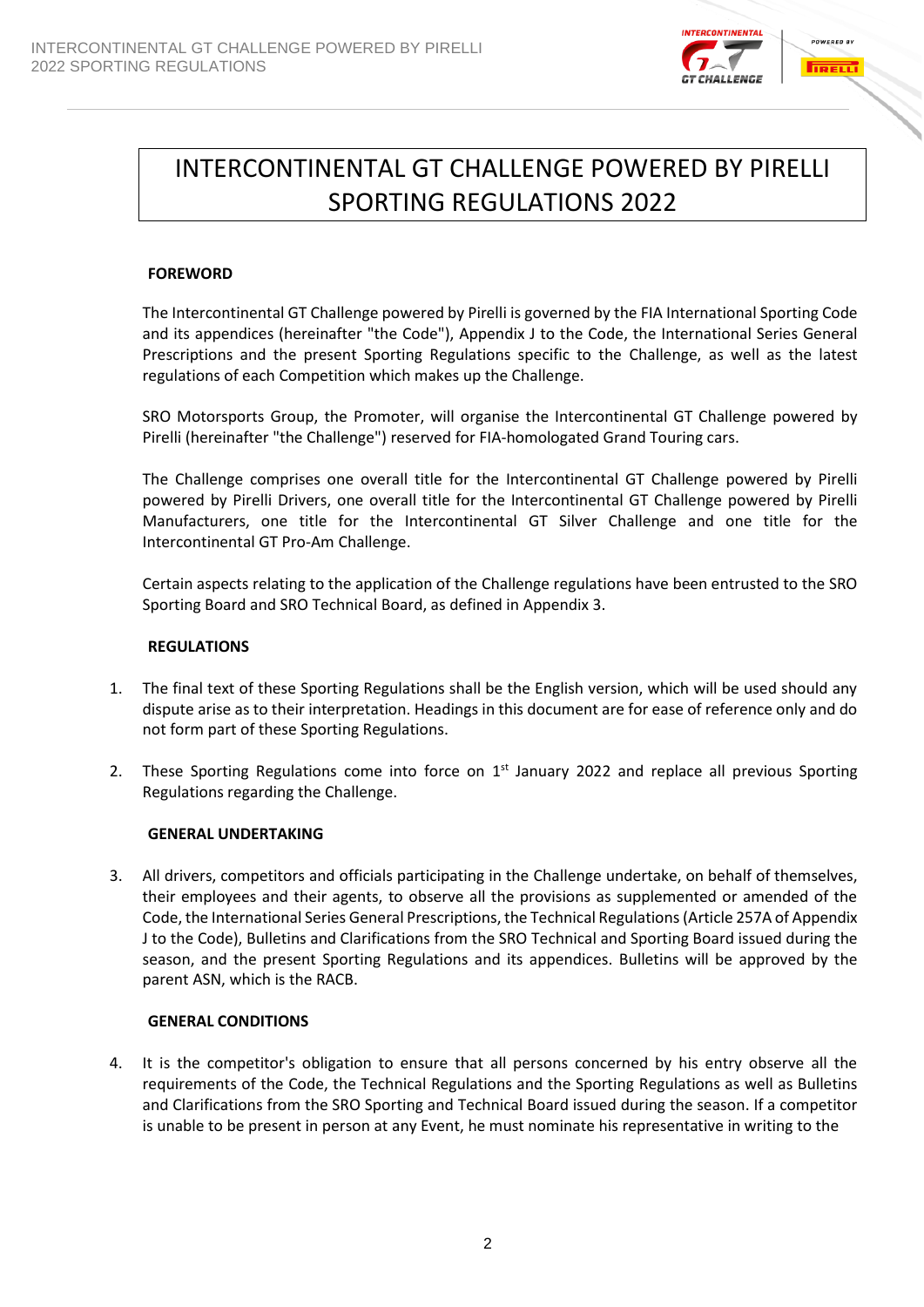

Stewards. A person having charge of an entered car during any part of an Event is responsible jointly and severally with the competitor for ensuring that the requirements are observed.

## **ELIGIBILITY**

- 5. The Intercontinental GT Challenge powered by Pirelli is open to Manufacturers and their teams and drivers, as well as Silver drivers competing in the Silver Cup and Bronze drivers competing in Pro-Am, competing in a number of major Endurance competitions during one calendar year. The competitions qualifying for the 2022 season are listed in Appendix 1. Any changes will be subject to the approval of the Sporting Board. All drivers, Competitors and Officials participating in the Challenge must hold current and valid licences. For drivers in cars nominated by a Manufacturer, the minimum requirement is a Grade ITC-C FIA International Driver's licence.
- 6. Eligible cars are GT3 cars with an FIA homologation as defined by the applicable technical regulations (Article 257A of Appendix J to the Code), which are entered in multiple qualifying competitions in accordance with the specific Sporting and Technical Regulations applying to that competition.

To score points towards the 2022 Manufacturer title, the Manufacturer in question must have entered in the Intercontinental GT Challenge powered by Pirelli in accordance with articles 10 to 15 below, the teams nominated must hold an International competitor's licence, and the car must have been nominated by the Manufacturer to score points on their behalf.

7. To be eligible to score points towards the 2022 Intercontinental GT Challenge powered by Pirelli Drivers title, drivers must hold an International licence issued by their ASN of a minimum grade ITC-C and to be driving a car whose Manufacturer has entered in the Intercontinental GT Challenge powered by Pirelli in accordance with articles 10 to 15 below, and whose car has been nominated by the Manufacturer to score points on their behalf.

Cars and drivers entered in the competition who have not been nominated by a Manufacturer will not score points towards the Intercontinental GT Challenge powered by Pirelli titles and will be considered invisible for scoring purposes.

- 8. To be eligible to score points towards the 2022 Intercontinental GT Silver Challenge, drivers must hold an International licence issued by their ASN of a minimum grade 'C' of a minimum grade ITC-C and must have entered the Intercontinental GT Silver Drivers Challenge in accordance with articles 16 to 20.
- 9. To be eligible to score points towards the 2022 Intercontinental GT Pro-Am Challenge, drivers must hold an International licence issued by their ASN of a minimum grade ITC-C and must have entered the Intercontinental GT Pro-Am Drivers Challenge in accordance with articles 21 to 25.

## **MANUFACTURER ENTRIES**

- 10. Manufacturers wishing to enter the Intercontinental GT Challenge powered by Pirelli must complete and return an Entry form and pay the Entry Fee for the 2022 season.
- 11. A Manufacturer entry authorises a number of cars per event to be nominated to score points towards the Intercontinental GT Challenge powered by Pirelli titles. This number varies per competition as follows:
	- Liqui Moly Bathurst 12 Hours : no cars will be nominated. All GT3 cars may potentially score points for their Manufacturer. No driver points will be awarded towards the overall drivers' title







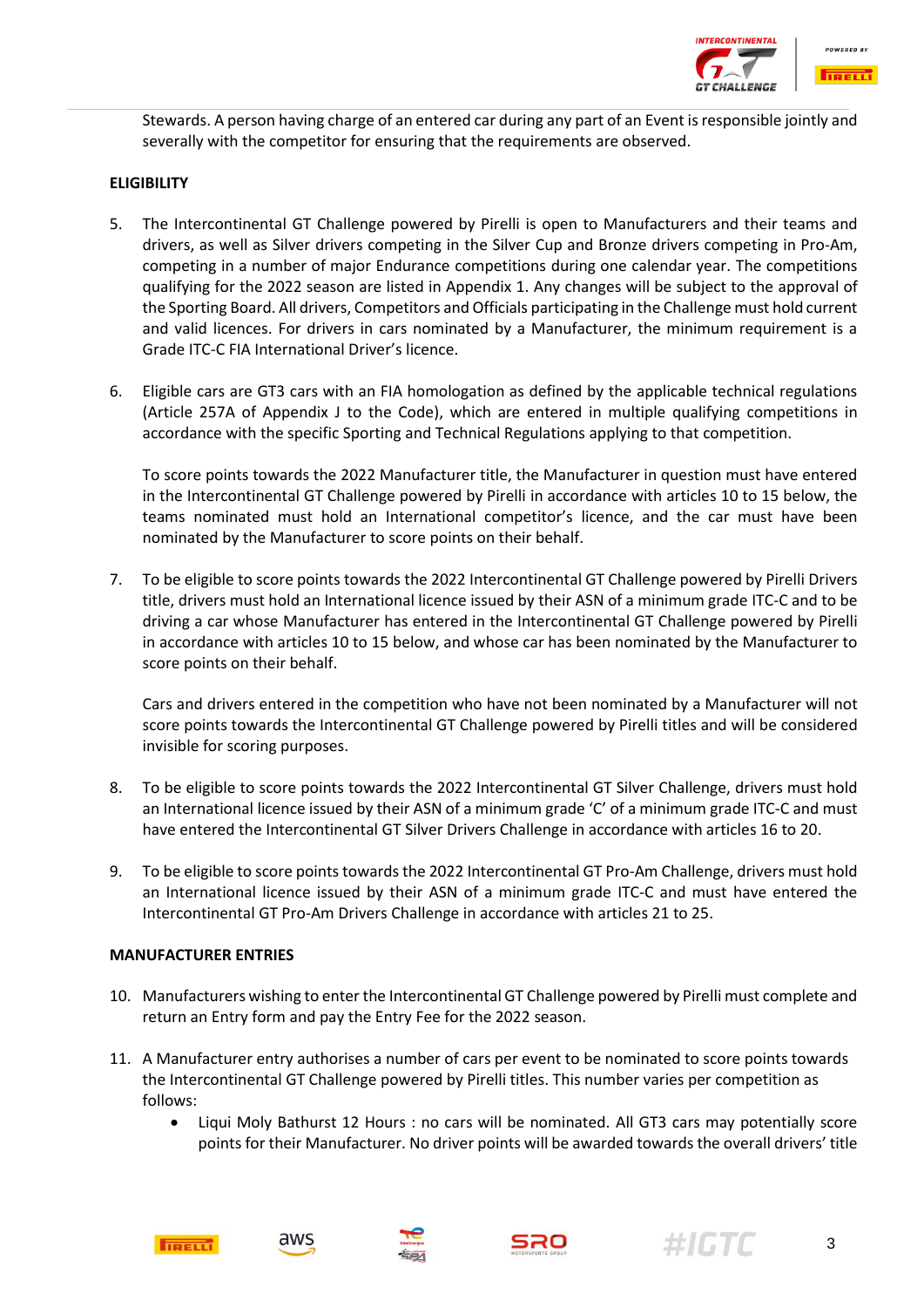

• Other rounds: up to four (4) cars may be nominated, with a maximum of three (3) in the Pro category.

The Manufacturer must nominate their cars using the official car nomination form, which will be available on the website and must be completed at least 14 days before the start of the event.

The Manufacturer entry fee does not include the entry fees in the individual competitions.

12. Entries for the 2022 Intercontinental GT Challenge powered by Pirelli must be submitted at the latest by July 17<sup>th</sup> 2022, two weeks before the TotalEnergies 24 Hours of Spa

Any manufacturer confirming their entry by this date will be credited with any points scored by the leading GT3 car of their brand in Bathurst.

Entry forms are available from SRO Motorsports Group and the payment will be as follows:

Entries in the 2022 Intercontinental GT Challenge powered by Pirelli: 60.000€ excl VAT.

- 13. The entry fee is for the full season composed of the four competitions as listed in Appendix 1. No refund or transfer of entries is possible within the various SRO Series.
- 14. Each entry must include the following information :
	- a) confirmation that the applicant has read and understood the Sporting Regulations of the Intercontinental GT Challenge powered by Pirelli and, on behalf of everyone associated with its participation in the Challenge, to observe them;
	- b) the make and model of the competing car(s);
	- c) the details of the team and drivers which have been nominated for each individual event. These must be specified at the latest by the publication of the official entry list for each individual competition;
	- d) an undertaking by the applicant to participate in every Challenge competition with at least one car. Should the model or its latest evolution not be homologated in time for the first round of the Intercontinental GT Challenge powered by Pirelli, the Manufacturer may ask for a dispensation from the Promoter subject to a firm commitment to participate in the remaining competitions.
- 15. Each team nominated is responsible for their own entry fees in each individual event, which is separate from the Intercontinental GT Challenge powered by Pirelli entry fee.

## **SILVER ENTRIES**

16. Teams wishing to enter the Intercontinental GT Challenge powered by Pirelli title for Silver Drivers must complete and return an Entry form and pay the Season Entry Fee in accordance with article 18.

The title will only be awarded if a minimum of three season entries are received.

Each Silver Challenge entry must include one named Silver driver, who must be part of a Silver line-up in order to score points towards the Intercontinental GT Silver Challenge.

The other drivers in the line-up may be changed in accordance with the regulations of the Silver category for each round of the 2022 Intercontinental GT Challenge powered by Pirelli.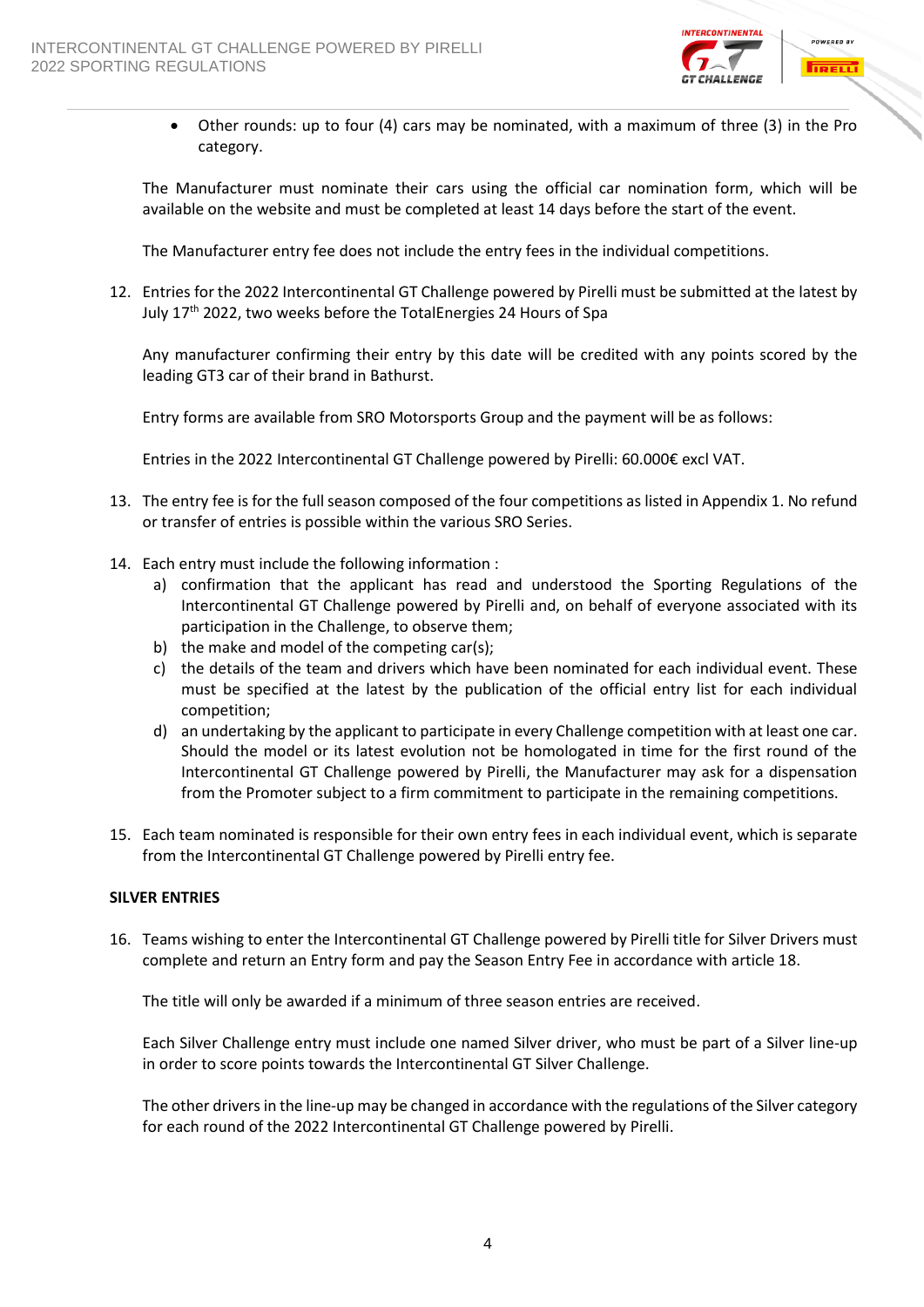

Note that a Silver entry may additionally be nominated by a Manufacturer and in this case will also score points towards the Intercontinental GT Challenge powered by Pirelli title for Drivers.

Should the named Silver driver nominated for the Silver Driver Challenge be changed during the season, points will not be accumulated with those scored by the previous Silver driver. In all cases, the winner of the 2022 Intercontinental GT Challenge powered by Pirelli Silver Challenge will either be a Silver driver and his or her team-mates, or a Silver driver alone.

17. Entries for the 2022 Intercontinental GT Silver Challenge must be submitted at the latest two weeks before any of the competitions on the calendar, as listed in Appendix 1 to these Regulations.

With the exception of Bathurst, in order to score points in a particular Event, the entry form and entry fee must have been received by the closing date for entries for that Event. Points will then be scored for that Event and any subsequent Events during the season. Entries received before the TotalEnergies 24 Hours of Spa will be credited with any points scored at Bathurst. After the TotalEnergies 24 Hours of Spa, no points will be scored retrospectively for Events taking place before the Entry Form and Entry Fee are received.

Entry forms are available from SRO Motorsports Group and the payment will be as follows:

18. Entry in the Intercontinental GT Silver Challenge: 10,000€ excl VAT for the 2022 season

The Silver Driver Entry fee allows the individual named driver and consequently his or her team-mates to score points towards the Intercontinental GT Silver Challenge in the competitions of the 2022 season from the point of entry. It does not include the entry fee for the car in the competition.

- 19. Each entry must include the following information :
	- a) confirmation that the applicant has read and understood the Sporting Regulations of the Intercontinental GT Challenge powered by Pirelli and, on behalf of everyone associated with its participation in the Challenge, to observe them;
	- b) the make and model of the competing car(s);
	- c) the details of the team, the name of the specified Silver driver and the co-drivers who have been nominated for each individual competition. These must be specified at the latest by the publication of the official entry list for each individual competition.
	- d) confirmation that the specified Silver driver or a replacement Silver driver will compete in all of the events listed on the season calendar held after the date of entry.
- 20. Each team entered in the Intercontinental GT Silver Driver Challenge is responsible for their own entry fees for each individual competition, which is separate from the Intercontinental GT Silver Challenge entry fee.

## **PRO-AM ENTRIES**

21. Teams wishing to enter the Intercontinental GT Challenge powered by Pirelli title for Pro-Am Drivers must complete and return an Entry form and pay the Season Entry Fee in accordance with article 23.

The title will only be awarded if a minimum of three season entries are received during the season.

Each Pro-Am Challenge entry must include one named Bronze driver, who must be part of a Pro-Am or Gold Cup line-up in order to score points towards the Intercontinental GT Pro-Am Challenge.







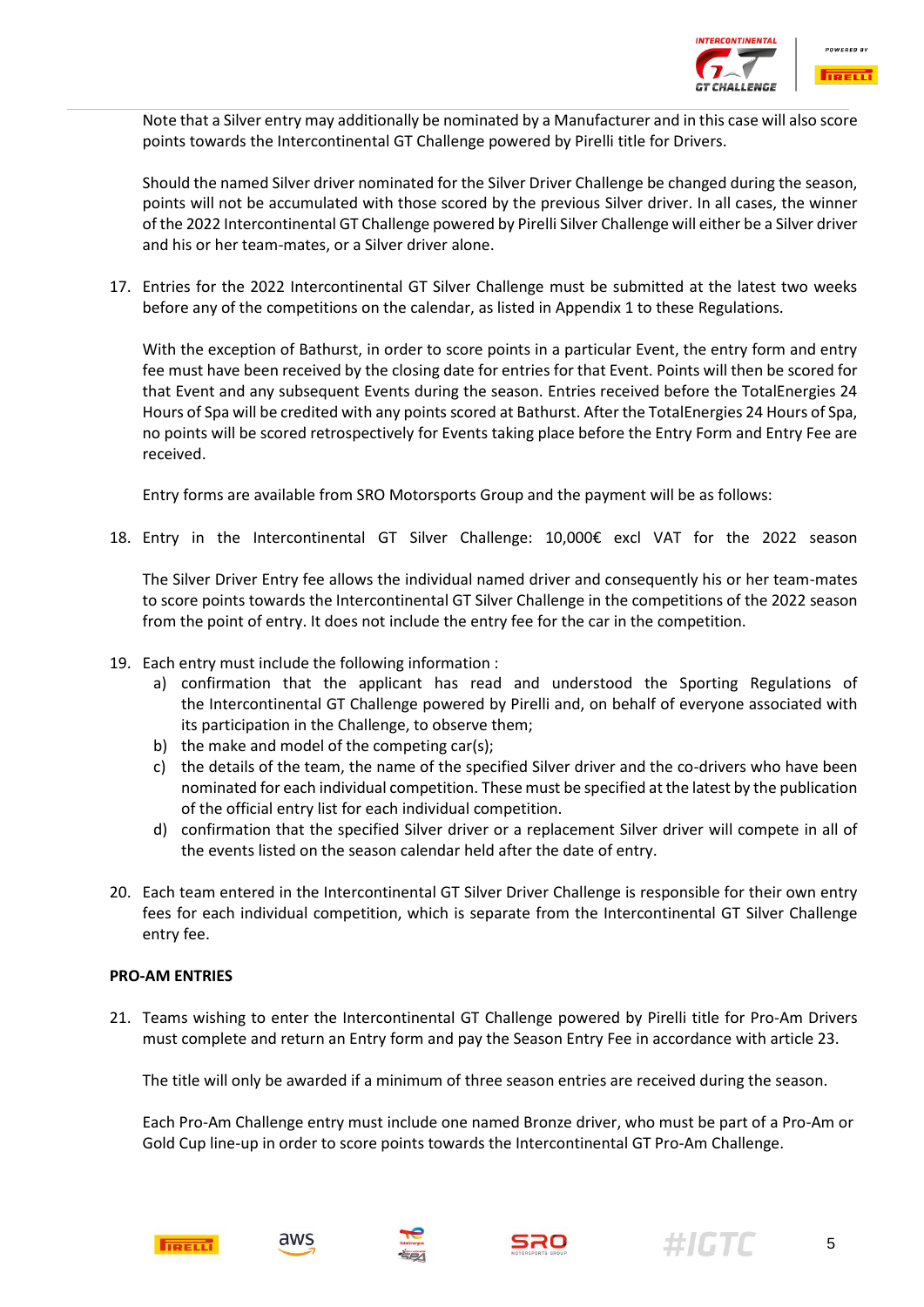

The second Bronze driver and the other drivers in the line-up may be changed in accordance with the regulations of the Pro-Am category for each round of the 2022 Intercontinental GT Challenge powered by Pirelli.

Note that a Pro-Am entry may additionally be nominated by a Manufacturer and in this case will also score points towards the Intercontinental GT Challenge powered by Pirelli title for Drivers.

Should the named Bronze driver nominated for the Pro-Am Driver Challenge be changed during the season, points will not be accumulated with those scored by the previous Bronze driver. In all cases, the winner of the 2022 Intercontinental GT Challenge powered by Pirelli Pro-Am Challenge will either be a Bronze driver and his or her team-mates, or a Bronze driver alone.

22. Entries for the 2022 Intercontinental GT Pro-Am Challenge may be submitted at any point during the season.

With the exception of Bathurst, in order to score points in a particular Event, the entry form and entry fee must have been received by the closing date for entries for that Event. Points will then be scored for that Event and any subsequent Events during the season. Entries received before the TotalEnergies 24 Hours of Spa will be credited with any points scored at Bathurst. After the TotalEnergies 24 Hours of Spa, no points will be scored retrospectively for Events taking place before the Entry Form and Entry Fee are received.

Entry forms are available from SRO Motorsports Group and the payment will be as follows:

23. Entry in the Intercontinental GT Pro-Am Challenge: 10,000€ excl VAT for the 2022 season.

The Pro-Am Driver Entry fee allows the individual named driver and consequently his or her team-mates to score points towards the Intercontinental GT Pro-Am Challenge in any Competitions of the 2022 season taking place after their entry is received. It does not include the entry fee for the car in the competition.

The specified driver (or a replacement driver) must take part in all of the events on the 2022 Intercontinental GT Challenge powered by Pirelli Powered by Pirelli calendar listed in Appendix 1 taking place after their entry is received.

- 24. Each entry must include the following information :
	- a) confirmation that the applicant has read and understood the Sporting Regulations of the Intercontinental GT Challenge powered by Pirelli and, on behalf of everyone associated with its participation in the Challenge, to observe them;
	- b) the make and model of the competing car(s);
	- c) the details of the team, the name of the specified Bronze driver and the co-drivers who have been nominated for each individual competition. These must be specified at the latest by the publication of the official entry list for each individual competition.
	- d) confirmation that the specified Bronze driver or a replacement will compete in all of the events listed on the season calendar taking place after the entry is received.
- 25. Each team entered in the Intercontinental GT Pro-Am Driver Challenge is responsible for their own entry fees for each individual competition, which is separate from the Intercontinental GT Pro-Am Challenge entry fee.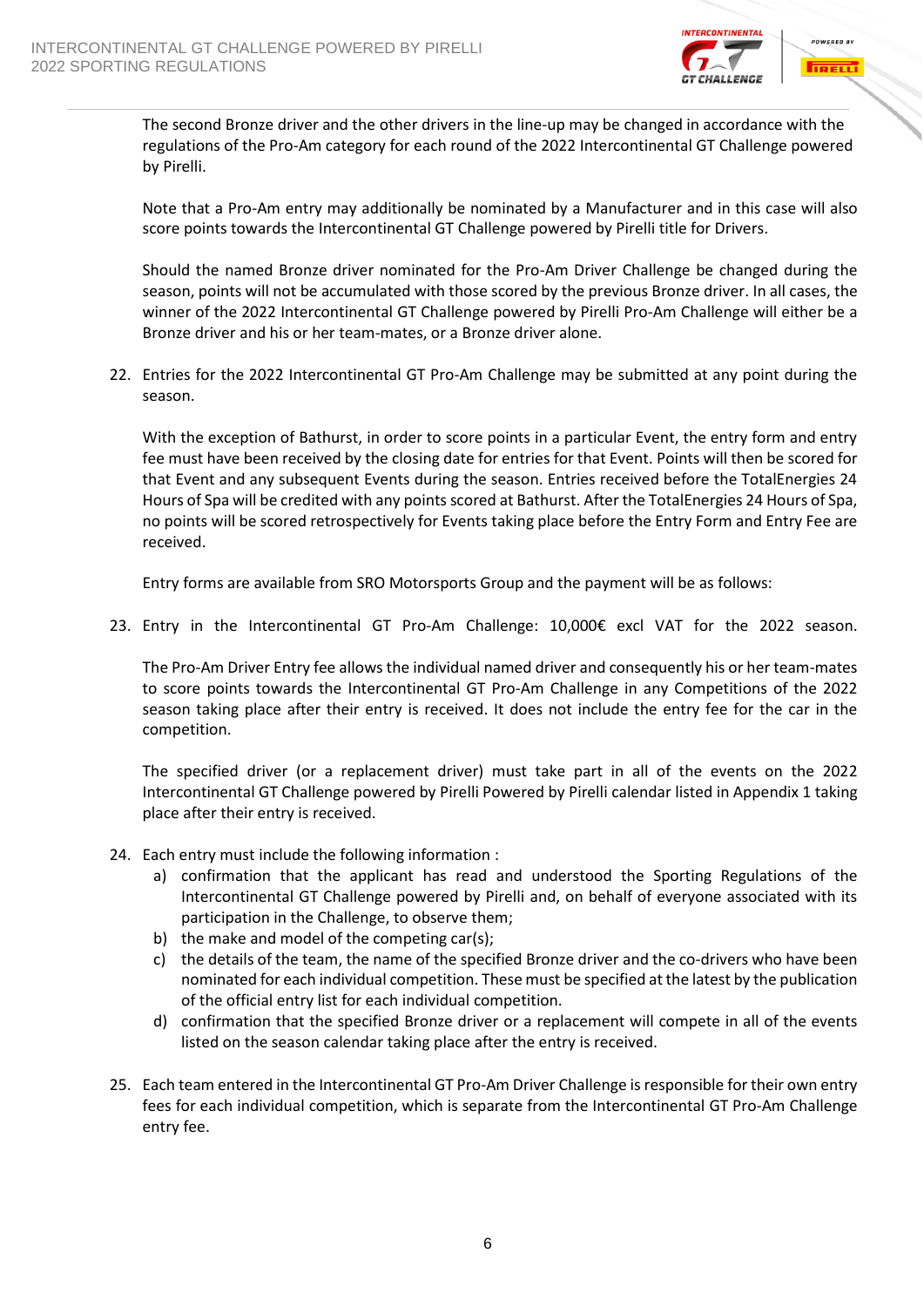## **POINTS AND TITLES**



- 26. There will be four titles:
	- **a.** the Intercontinental GT Challenge powered by Pirelli overall title for Manufacturers will be awarded to the Manufacturer who has scored the highest number of points over the competitions eligible for the 2022 Challenge.
	- **b.** The Intercontinental GT Challenge powered by Pirelli overall title for Drivers will be awarded to the Driver or Drivers who have scored the highest number of points over the competitions eligible for the 2022 Challenge, driving for a single Manufacturer. Note that Bathurst will not be eligible for this title.
	- **c.** The Intercontinental GT Silver Challenge title will be awarded to the Driver or Driver line-up who has entered the Intercontinental GT Silver Challenge in accordance with articles 16 to 20, competing in a car eligible for the Intercontinental GT Challenge powered by Pirelli entered in the Silver category, who has scored the highest number of points over the competitions eligible for the 2022 Challenge. The title will only be awarded to a Silver driver alone, or to such a driver and his or her co-drivers who have scored the same points during the season.
	- **d.** The Intercontinental GT Pro-Am Challenge title will be awarded to the Driver or Driver line-up who has entered the Intercontinental GT Pro-Am Challenge in accordance with articles 21 to 25, competing in a car eligible for the Intercontinental GT Challenge powered by Pirelli entered in the Pro-Am category, who has scored the highest number of points over the competitions eligible for the 2022 Challenge. The title will only be awarded to a Bronze driver alone, or to such a driver and his or her co-drivers who have scored the same points during the season.
- 27. For the Intercontinental GT Challenge powered by Pirelli Manufacturers and Drivers titles, cars must be entered in the Event in accordance with the Regulations of that competition and may be entered in any category.
- 28. The manufacturer does not need to nominate the maximum of four cars at each competition. Cars run by different teams may be entered at each competition. Entry in the Intercontinental GT Challenge powered by Pirelli is independent of the team entering the car or drivers of that car in any competition.
- 29. For the Intercontinental GT Challenge powered by Pirelli Manufacturer and Driver titles, points will be scored in accordance with the overall final classification of each eligible competition, according to the following scale:

| 1st:  | 25 points |
|-------|-----------|
| 2nd   | 18 points |
| 3rd:  | 15 points |
| 4th:  | 12 points |
| 5th:  | 10 points |
| 6th:  | 8 points  |
| 7th:  | 6 points  |
| 8th:  | 4 points  |
| 9th:  | 2 points  |
| 10th: | 1 point   |











7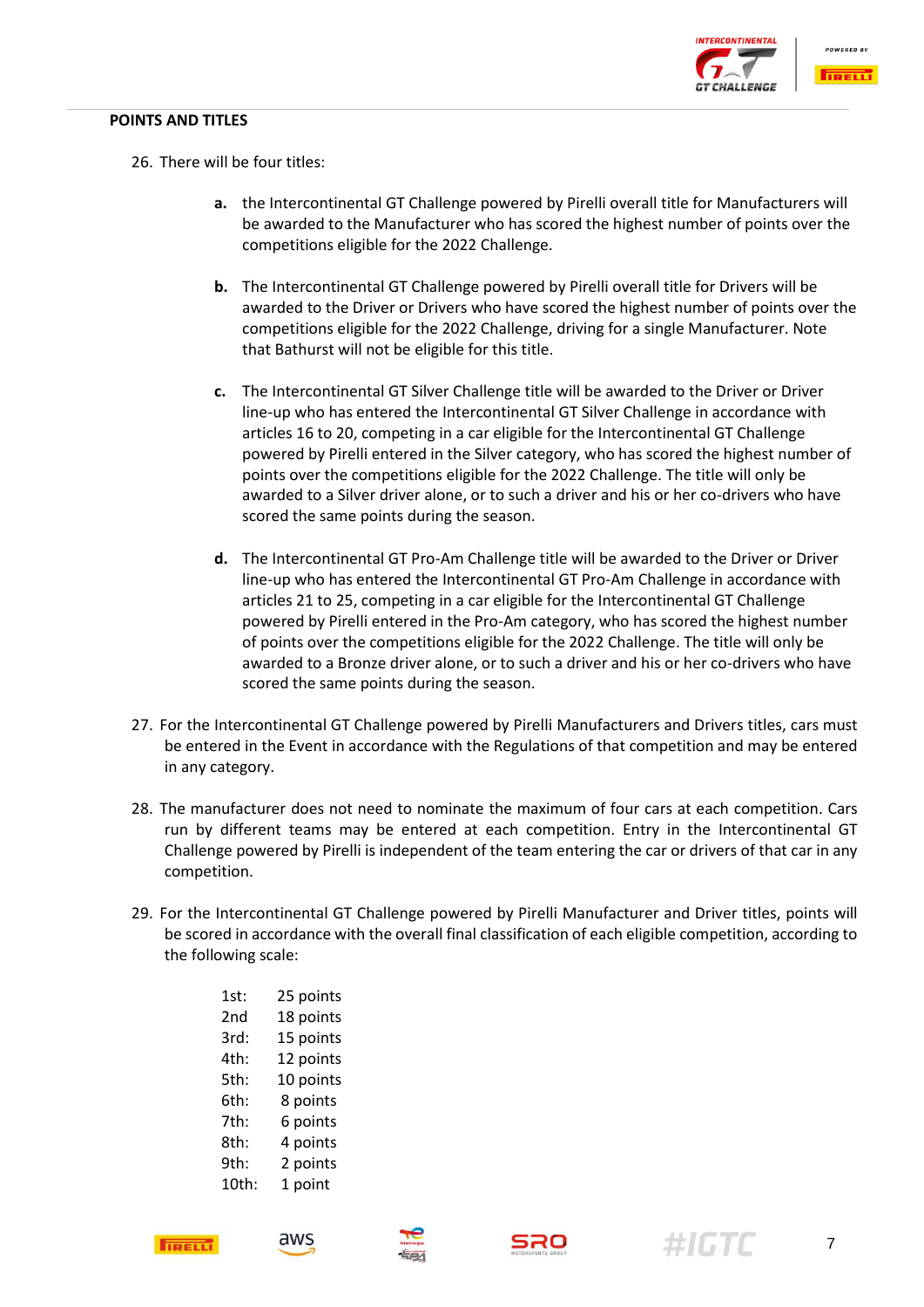

- 30. All eligible drivers will score points towards the overall Intercontinental GT Challenge powered by Pirelli Drivers title. Points will only be accumulated from competition to competition by those drivers competing for a single Manufacturer. Should a driver change manufacturer during the season, points earned with one Manufacturer will not be combined with points earned with a different Manufacturer.
- 31. The top scoring car of each Manufacturer taking part in the Liqui Moly Bathurst 12 Hour, and the top two scoring cars at all other competitions will count towards the Manufacturers' title. Should more than one car of a specific Manufacturer finish in the top ten in Bathurst, or more than two cars of a specific Manufacturer finish in the top ten in other competitions, these additional cars will be considered invisible, and their points will be redistributed to the next eligible car.
- 32. For the Intercontinental GT Pro-Am Challenge title and Intercontinental GT Silver Challenge title, points will be scored in accordance with the final classification of the Pro-Am category and Silver category in each eligible competition, according to the following scale:
	- 1st: 25 points 2nd 18 points 3rd: 15 points 4th: 12 points 5th: 10 points 6th: 8 points 7th: 6 points 8th: 4 points 9th: 2 points 10th: 1 point
- 33. Points classifications will be published on the Intercontinental GT Challenge powered by Pirelli website after the end of each competition. In case of any disputes concerning point attributions, these will be decided by the Sporting Board. Any queries or challenges concerning point attributions must be submitted to the SRO Sporting Director within 14 days of the first publication of the points in dispute. The point classifications will be considered final 14 days after the end of the last competition of the season and, subject only to any ongoing judicial or sporting matters, from that point no further amendments or corrections will be made.

# **ATTRIBUTION OF POINTS FOR SHORTENED RACES**

34. If a race is suspended and cannot be resumed, no points will be awarded to the crews if the leader has completed less than two laps. Half points will be awarded if the leader has completed two laps or more than two laps but less than 75% of the original race time and as long as the results include at least one lap which took place outside of a full course yellow or safety car procedure. Full points will be awarded if the leader has completed more than 75% of the original race time. The abovementioned conditions will be based on the number of laps as shown on the published results as the basis for the final classification.

## **PODIUMS**

35. At each event, the drivers of the winning car entered in the Intercontinental GT Challenge powered by Pirelli must make themselves available for the Podium ceremony.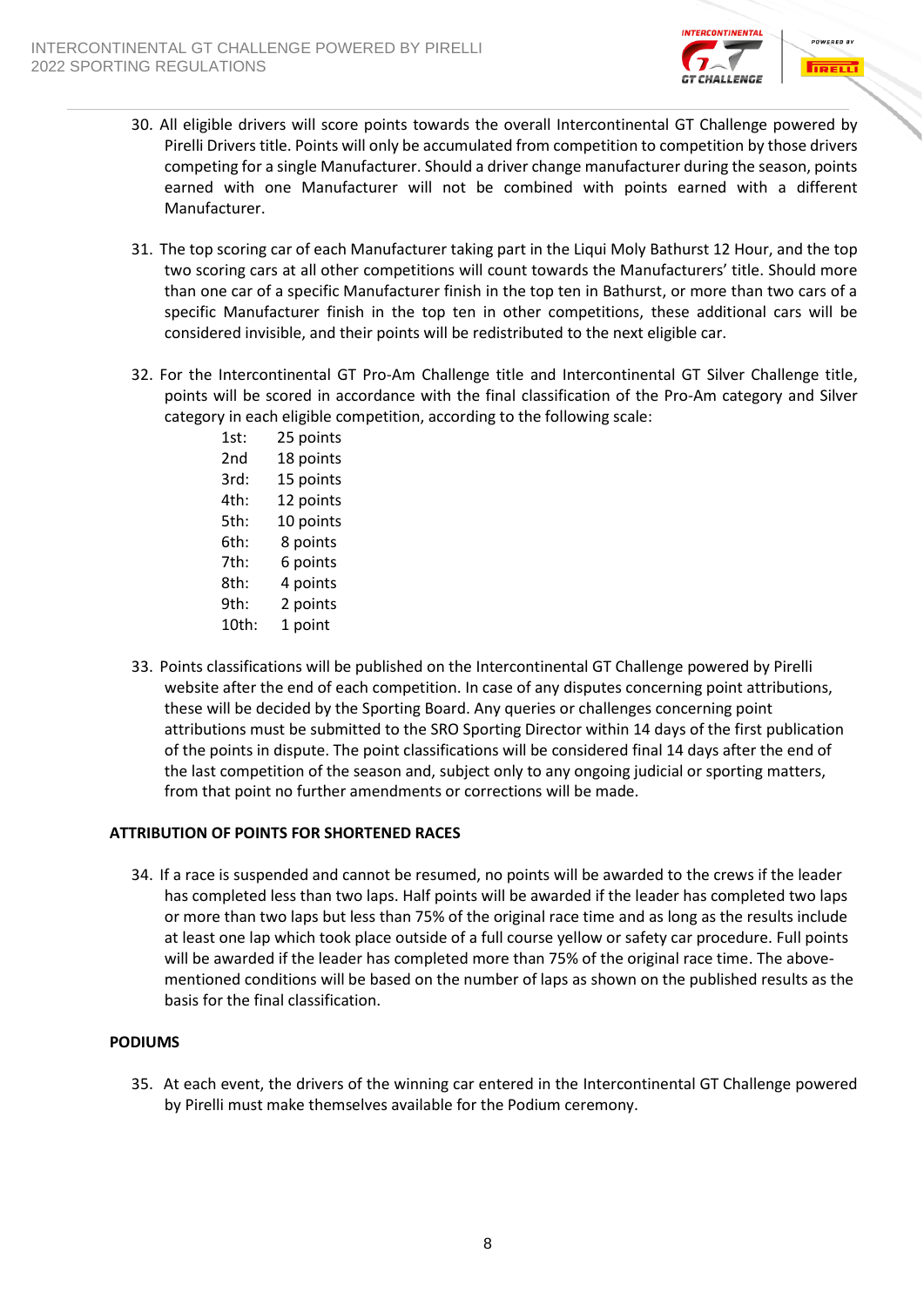

36. At each event, the top three drivers in the Intercontinental GT Silver Challenge and Intercontinental GT Pro-Am Challenge must make themselves available for the Podium ceremony. If fewer than three drivers are competing then only the winners will be called to the podium.

## **TYRES**

- 37. Only tyres from Pirelli (or its affiliates), approved and registered by the Promoter and sold at the relevant Event, will be accepted. Tyres must be ordered and paid by the deadlines set by Pirelli, failing which tyres will not be supplied.
- 38. Teams and drivers are required to sign the acknowledgement of risks form issued by Pirelli before the first time they compete in the Challenge. A new form must be signed should a driver change teams. On entering the Intercontinental GT Challenge powered by Pirelli , teams are required to sign and return the 'supply agreement with teams' issued by Pirelli (or its affiliates).
- 39. Cars competing in the Intercontinental GT Challenge powered by Pirelli may carry over new tyres stickered and therefore unused on track – between events within a single season. These tyres must have been registered at a previous round of the Intercontinental GT Challenge powered by Pirelli and can only be used according to the specific regulations of the Event (ie either in Paid Practice or in Free Practice).

# **PRIZE GIVING**

40. A Representative of the Winning Champion Manufacturer as well as the Winning Champion Drivers in the overall classification of the Intercontinental GT Challenge powered by Pirelli and the winning Driver or Drivers in the Pro-Am Challenge and Silver Challenge must make themselves available for the annual SRO prize giving ceremony.

## **DEAD HEAT**

- 41. Prizes and points awarded to competitors who tie will be added together and shared equally.
- 42. If two or more drivers or Manufacturers finish the season with the same number of points, the higher place in the Challenge shall be awarded to:
	- The holder of the greatest number of first places**,**
	- If the number of first places is the same, the holder of the greatest number of second places,
	- If the number of second places is the same, the holder of the greatest number of third places, and so on through the point-scoring positions until a winner emerges.
	- In the case of Manufacturers, the above criteria will be based firstly on the highest placed individual car, and in the event of a remaining tie then the second-best placed car and so on.
	- If this procedure fails to produce a result, the driver or Manufacturer (best placed individual car) who ranked best in the final race of the Intercontinental GT Challenge powered by Pirelli will be ranked the highest in the Intercontinental GT Challenge powered by Pirelli classification.
	- Special case: Drivers of the same car, who have formed the same crew during all the competitions in the Intercontinental GT Challenge powered by Pirelli in which they have taken part and scored points**,** and who finish with the same number of points, will share the same place in the Intercontinental GT Challenge powered by Pirelli. Examples: drivers 1 and 2 of car A will be classified equal first in the general classification of the Intercontinental GT Challenge powered by Pirelli; drivers 1 and 2 of car B will be classified equal second, and so on until the last classified crew finding itself in this situation.







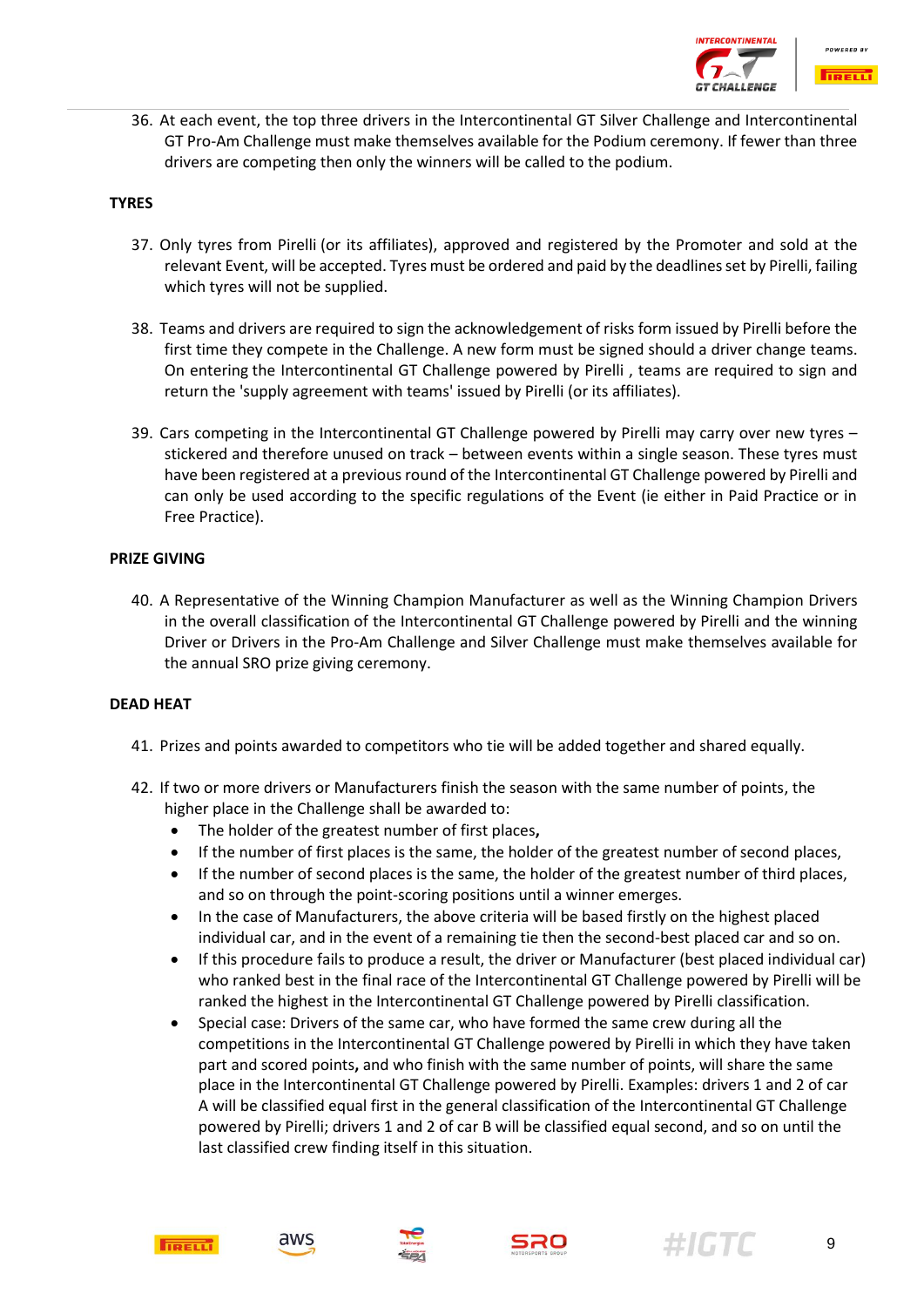

## **CALENDAR**

- 43. The definitive lists of competitions counting towards the 2022 Intercontinental GT Challenge powered by Pirelli for GT3 cars will be published by SRO Motorsports Group before 1<sup>st</sup> February, 2022. However, in case of force majeure, SRO Motorsports Group reserves the right to modify this date as well as the number and/or format of the competitions.
- 44. The Intercontinental GT Challenge powered by Pirelli, or any constituent competition, may be cancelled in case of force majeure, or with the agreement of the ASN of the organiser, the organiser of any constituent competition, and the Promoter of the Challenge, SRO Motorsports Group.

## **LIVERY AND SPONSORSHIP**

- 45. All cars entered in the Intercontinental GT Challenge powered by Pirelli must abide by the Graphics Design Charter given in Appendix 2. SRO Motorsports Group reserves space on the cars of all competitors.
- 46. All Manufacturers entered in the Intercontinental GT Challenge powered by Pirelli must abide by the Graphics Design Charter given in Appendix 2.

## **PROTESTS AND APPEALS**

47. Protests shall be made in accordance with the Code. Appeals will be heard by the RACB. The appeal fee is €2 000 (two thousand euros) which should be paid by bank transfer to the RACB, (IBAN : BE54 3100 2286 4097 - BIC : BBRUBEBB) The protest fee is €500 (five hundred euros) which must accompany the protest.

Visa RACB : S03-IGTC/B22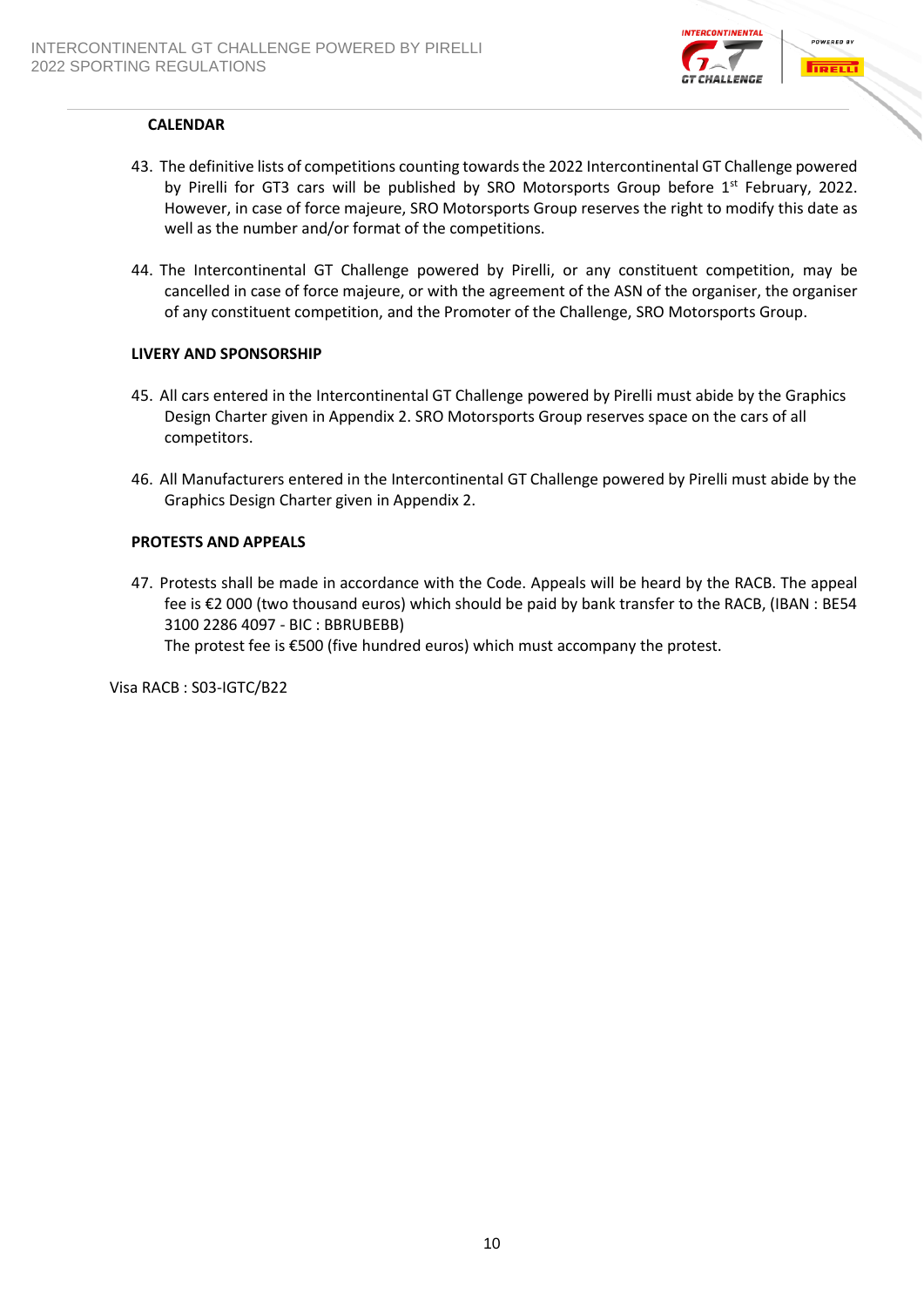



## **APPENDIX 1**

#### **Provisional 2022 Calendar**

#### **Intercontinental GT Challenge powered by Pirelli – GT3 Manufacturers and Drivers**

| Round 1 | $13^{\text{th}}$ – $15^{\text{th}}$ May | Ligu |
|---------|-----------------------------------------|------|
|         | Round $2 \qquad 29$ th $-31$ st July    | Tota |
| Round 3 | 7th – 9th October                       | Indi |
| Round 4 | TBC.                                    | TBC  |

Liqui Moly Bathurst 12 Hour (Australia) TotalEnergies 24 Hours of Spa (Belgium) Indianapolis 8 Hours presented by AWS (USA)

## **Correct as of March 1 st 2022**

## **APPENDIX 2**

**All cars entered in the Intercontinental GT Challenge powered by Pirelli must abide by the following Graphical Charter.**

**The valid Graphical Charter for the Intercontinental GT Challenge powered by Pirelli is always the latest version, which will be distributed to the Manufacturers and teams and which will replace the version hereunder.**













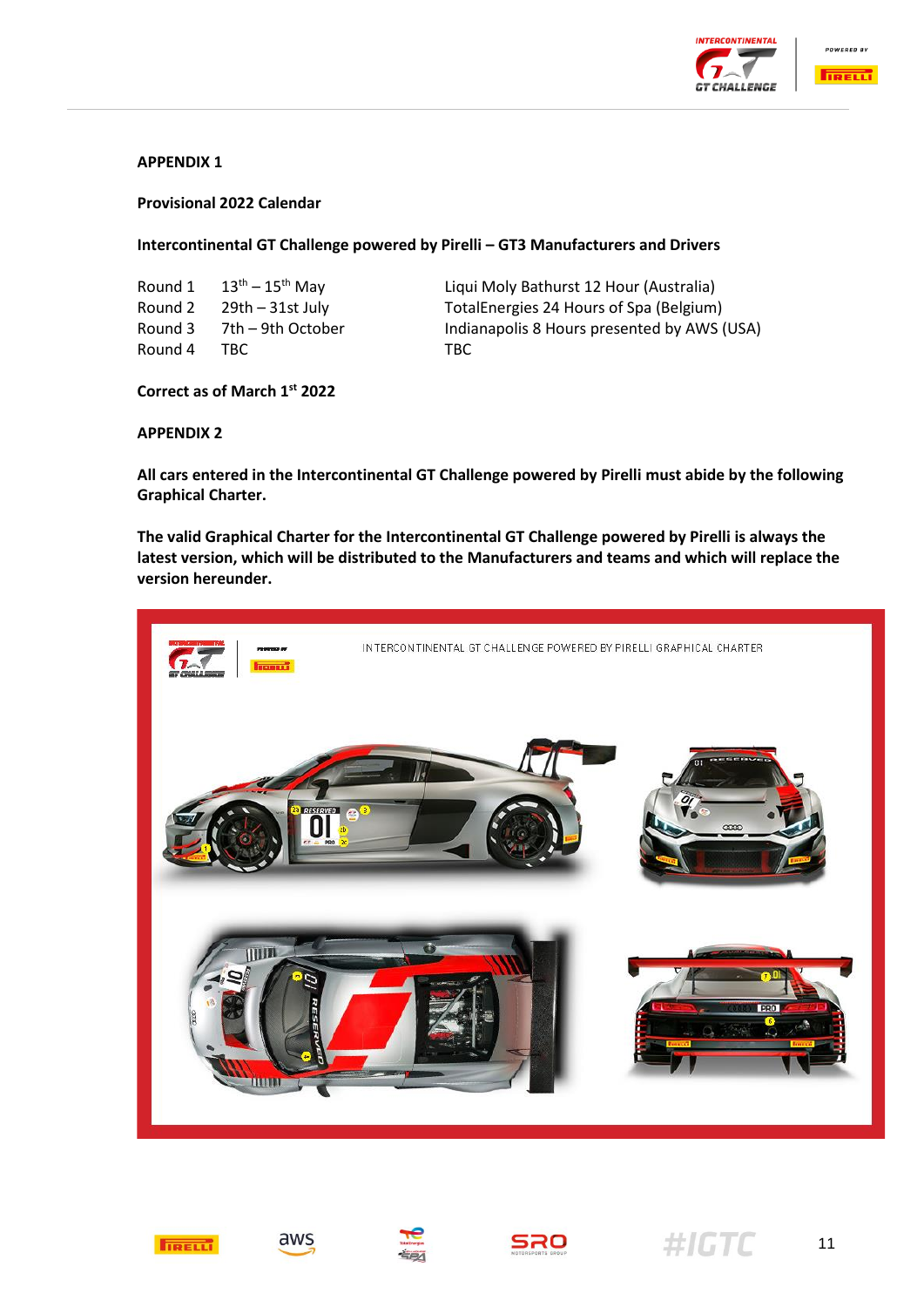

# **APPENDIX 3**

## **SRO SPORTING BOARD – RULES AND REGULATIONS**

#### **INTERNAL REGULATIONS**

#### **Article 1 – Purpose**

The SRO Sporting Board is a body set up by the Intercontinental GT Challenge Promoter, SRO Motorsports Group, the purpose of which is to manage certain aspects relating to the application of the sporting and technical regulations and the organisation of Intercontinental GT Challenge powered by Pirelli, other than those which fall within the exclusive remit of the officials of each Event as defined by the provisions of the International Sporting Code.

## **Article 2 – Members**

The SRO Sporting Board at each Event will consist of the following people or their representatives:

- The Chairman of SRO Motorsports Group
- The SRO Technical Director
- The SRO Sporting Director
- The Challenge General Manager
- An RACB Representative.
- Any other persons so designated by SRO Motorsports Group

## **Article 3 – Missions**

The tasks of the SRO Sporting Board will include:

- Issuing clarifications on the regulations and their interpretation
- Taking decisions on the application of the regulations concerning organisational matters at the Events, in order to respond to specific situations
- Responding to any situations involving the commercial management of the Intercontinental GT Challenge powered by Pirelli.
- Responding to any questions or clarifications regarding the attribution of points
- Responding to any requests for derogations in terms of participation in the Intercontinental GT Challenge powered by Pirelli competitions

## **Article 4 – Meetings**

Meetings of the SRO Sporting Board can be called at any point during an Event, or can be convened by email between Events.

Decisions will be taken by majority agreement of the members. Two or more members may be authorised to take decisions on matters of derogations on behalf of the Board.

## **Article 5 – Right of Protest**

Decisions taken by the SRO Sporting Board are final and are not subject to protest or appeal.